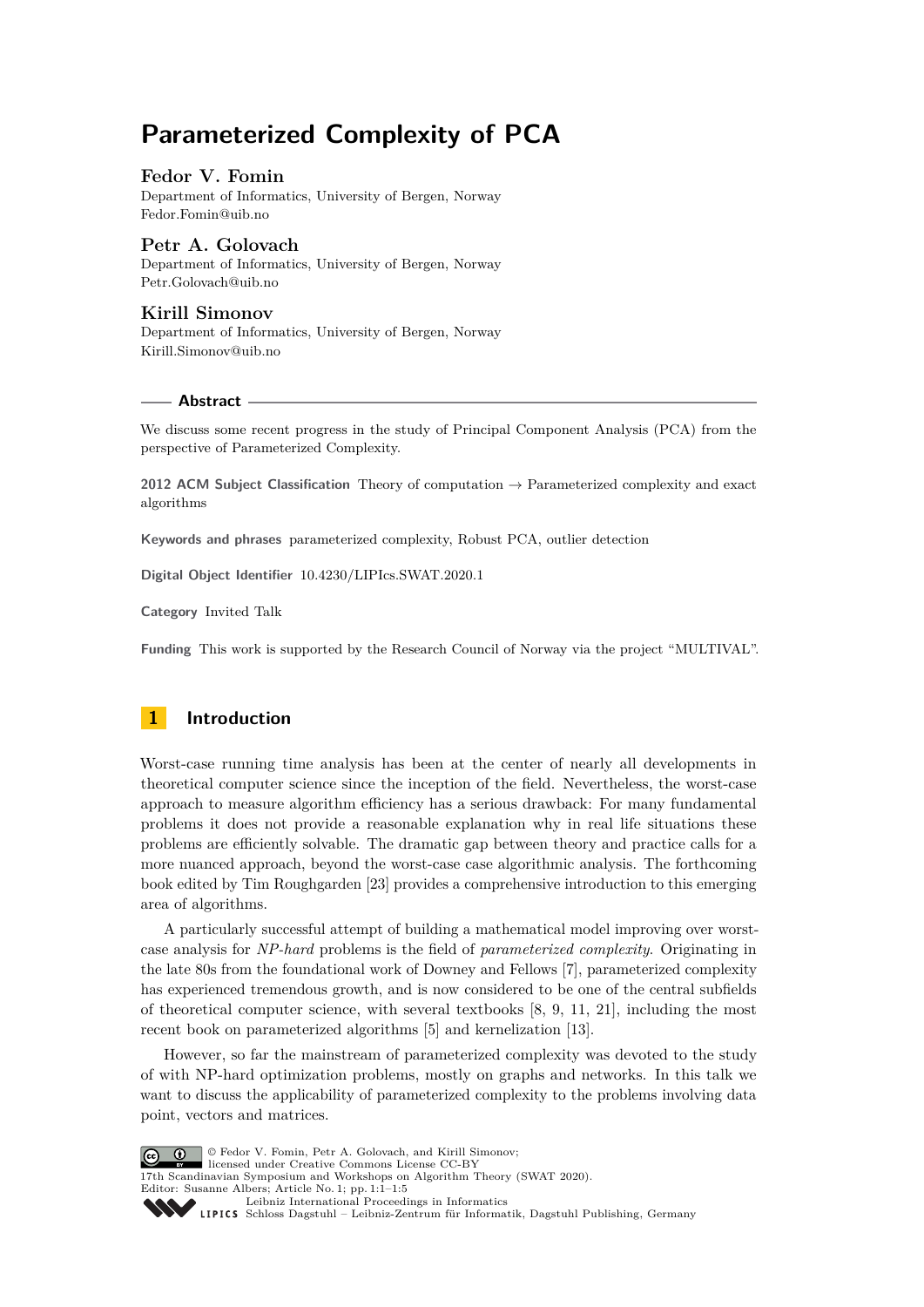### **1:2 Parameterized Complexity of PCA**

# **2 Robust PCA**

Classical *principal component analysis* (PCA) is one of the most popular and successful techniques used for dimension reduction in data analysis and machine learning [\[22,](#page-4-3) [19,](#page-3-6) [10\]](#page-3-7). In PCA one seeks the best low-rank approximation of data matrix *M* by solving

minimize  $||M - L||_F^2$ subject to rank $(L) \leq r$ .

Here  $||A||_F^2 = \sum_{i,j} a_{ij}^2$  is the square of the Frobenius norm of matrix *A*. By the Eckart-Young theorem [\[10\]](#page-3-7), PCA is efficiently solvable via Singular Value Decomposition (SVD). PCA is used as a preprocessing step in a great variety of modern applications including face recognition, data classification, and analysis of social networks. A well-documented drawback of PCA is its vulnerability to noise. Even when a small number of observations is corrupted, like a few elements or columns of matrix *M* are changed, PCA of *M* may not reveal any reasonable information about non-corrupted observations.

There is a large class of extensively studied various robust PCA problems, see e.g. [\[26,](#page-4-4) [28,](#page-4-5) [2\]](#page-3-8). In the robust PCA setting we observe a noisy version *M* of data matrix *L* whose principal components we have to discover. In the case when *M* is a "slightly" disturbed version of *L*, PCA performed on *M* provides a reasonable approximation for *L*. However, when *M* is very "noisy" version of *L*, like being corrupted by a few outliers, even one corrupted outlier can arbitrarily alter the quality of the approximation. Unfortunately, almost every natural mathematical model of robust PCA leads to an NP-hard computational problem, and hence computationally intractable from the perspective of the classical worst-case analysis.

One of the popular approaches to robust PCA, is to model outliers as additive sparse matrix. Thus we have a data  $d \times n$  matrix M, which is the superposition of a low-rank component *L* and a sparse component *S*. That is,  $M = L + S$ . This approach became popular after the works of Candès et al. [\[3\]](#page-3-9), Wright et al. [\[27\]](#page-4-6), and Chandrasekaran et al. [\[4\]](#page-3-10). A significant body of work on the robust PCA problem has been centered around proving that, under some feasibility assumptions on *M*, *L*, and *S*, a solution to

<span id="page-1-0"></span>
$$
\begin{array}{ll}\text{minimize} & \text{rank}(L) + \lambda \|S\|_0\\ \text{subject to} & M = L + S, \end{array} \tag{1}
$$

where  $||S||_0$  denotes the number of non-zero entries in matrix *S* and  $\lambda$  is a regularizing parameter, recovers matrix *L* uniquely. While optimization problem [\(1\)](#page-1-0) is NP-hard [\[15\]](#page-3-11), it is possible to show that under certain assumptions on *L* and *S*, its convex relaxation can recover these matrices efficiently.

The problem strongly related to [\(1\)](#page-1-0) was studied in computational complexity under the name MATRIX RIGIDITY [\[16,](#page-3-12) [17,](#page-3-13) [25\]](#page-4-7). Here, for a given matrix  $M$ , and integers  $r$  and  $k$ , the task is to decide whether at most *k* entries of *M* can be changes so that the rank of the resulting matrix is at most *r*. Equivalently, this is the problem to decide whether a given matrix  $M = L + S$ , where rank $(L) \leq r$  and  $||S||_0 \leq k$ . Thus we define the following problem.

| $\sim$ ROBUST PCA |                                                                                                             |
|-------------------|-------------------------------------------------------------------------------------------------------------|
| Input:            | Data matrix $M \in \mathbb{R}^{n \times d}$ , integer parameters r and k.                                   |
| Task:             | Decide whether there are $L, S \in \mathbb{R}^{n \times d}$ , rank $(L) \leq r$ and $  S  _0 \leq k$ , such |
|                   | that $M = L + S$ .                                                                                          |

We first look at ROBUST PCA from the perspective of parameterized complexity and discuss when the problem is tractable and when it is not.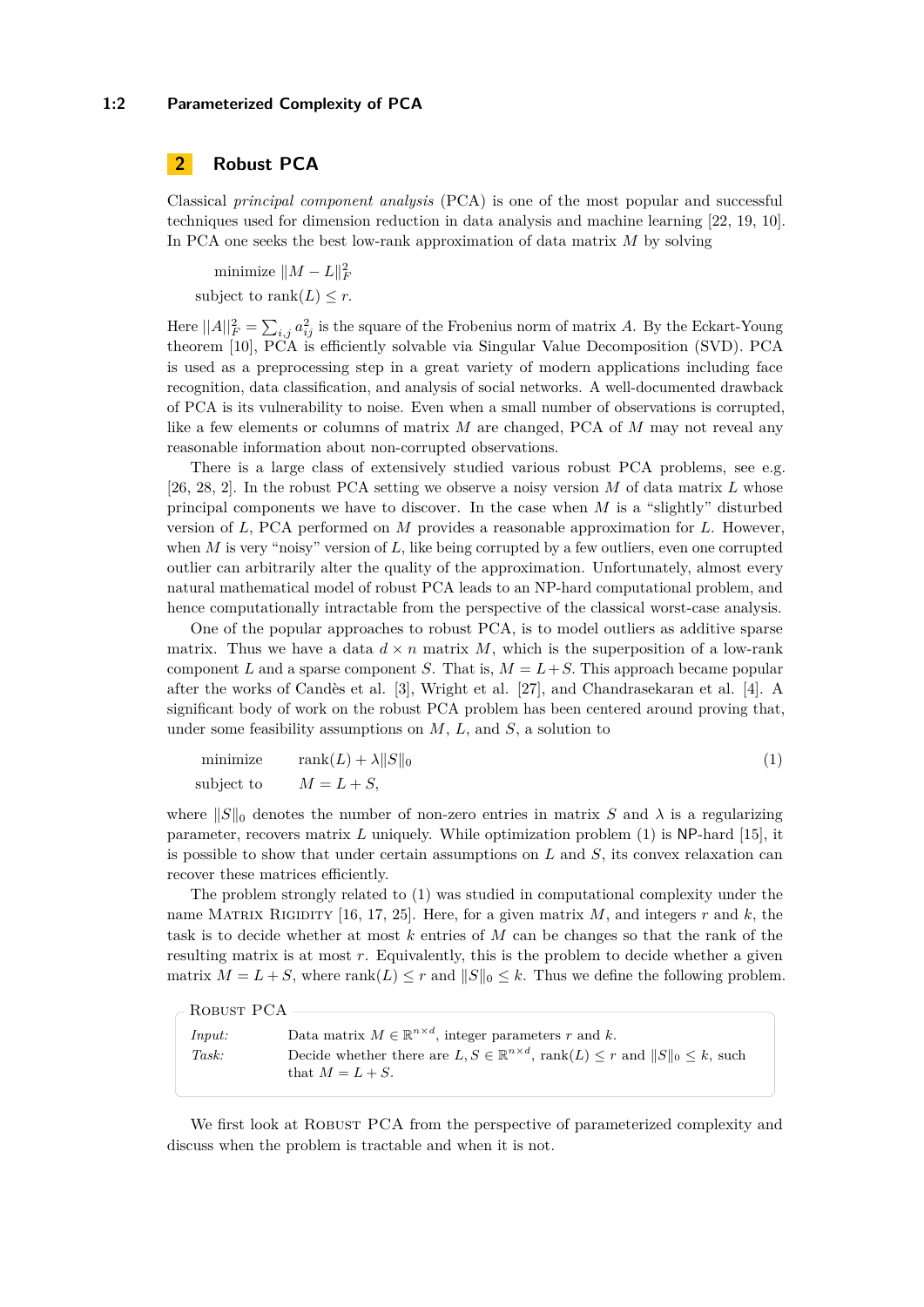#### **F. V. Fomin, P. A. Golovach, and K. Simonov 1:3**

**Find 1** ([\[12\]](#page-3-14)). ROBUST PCA is solvable in time  $2^{\mathcal{O}(r \cdot k \cdot \log(r \cdot k))} \cdot (nd)^{\mathcal{O}(1)}$ .

The proof of the theorem requires ideas from kernelization, linear algebra and algebraic geometry. Thus ROBUST PCA is fixed-parameter tractable when parameterized by  $k + d$ . It is also worth to note that the theorem is tight in the following sense: The problem is NP-hard for every  $r > 1$  [\[14,](#page-3-15) [6\]](#page-3-16) and is W[1]-hard parameterized by  $k$  [\[12\]](#page-3-14).

# **3 PCA with Outliers**

Another popular variant of robust PCA is PCA with outliers. Suppose that we have *n* points (observations) in *d*-dimensional space. We know that a part of the points are arbitrarily located (say, produced by corrupted observations) while the remaining points are close to an *r*-dimensional true subspace. We do not have any information about the true subspace and about the corrupted observations. Our task is to learn the true subspace and to identify the outliers. As a common practice, we collect the points into  $n \times d$  matrix *M*, thus each of the rows of *M* is a point and the columns of *M* are the coordinates.

Xu et al. [\[28\]](#page-4-5) introduced the following idealization of this problem.

<span id="page-2-0"></span>minimize 
$$
\text{rank}(L) + \lambda ||S||_{0,r}
$$
  
\nsubject to  $M = L + S$ . (2)

Here  $||S||_{0,r}$  denotes the number of non-zero raws in matrix *S* and  $\lambda$  is a regularizing parameter. Xu et al. [\[28\]](#page-4-5) approached this problem by building its convex surrogate and applying efficient convex optimization-based algorithm for the surrogate. A huge body of work exists on a variant of this problem, called ROBUST SUBSPACE RECOVERY, see e.g. [\[20\]](#page-3-17) for a survey. In this problem for the set of given *n* points in *r*-dimensional space, the task is to find an *r*-dimensional subspace containing the maximum number of points. Hardt and Moitra [\[18\]](#page-3-18) prove non-approximability of the optimization version of ROBUST SUBSPACE Recovery under Small Set Expansion conjecture.

An approximation variant of [\(2\)](#page-2-0) and of ROBUST SUBSPACE RECOVERY is the following problem. Given *n* points in  $\mathbb{R}^d$ , we seek for a set of *k* points whose removal leaves the remaining *n* − *k* points as close as possible to some *r*-dimensional subspace. Here is the reformulation of the problem in terms of matrices.

#### PCA WITH OUTLIERS

```
Input: Data matrix M \in \mathbb{R}^{n \times d}, integer parameters r and k.
Task:
                        \text{minimize} \quad ||M - L - S||_F^2subject to
                                                    n \times d,
                                         rank(L) \leq r, and
                                         S has at most k non-zero rows.
```
We will see how the tools from Real Algebraic Geometry [\[1\]](#page-3-19) can be used to prove the following theorem.

**Theorem 2** ([\[24\]](#page-4-8)). *Solving* PCA WITH OUTLIERS *is reducible to solving*  $n^{\mathcal{O}(d^2)}$  *instances of PCA.*

We also discuss some lower bounds for PCA WITH OUTLIERS.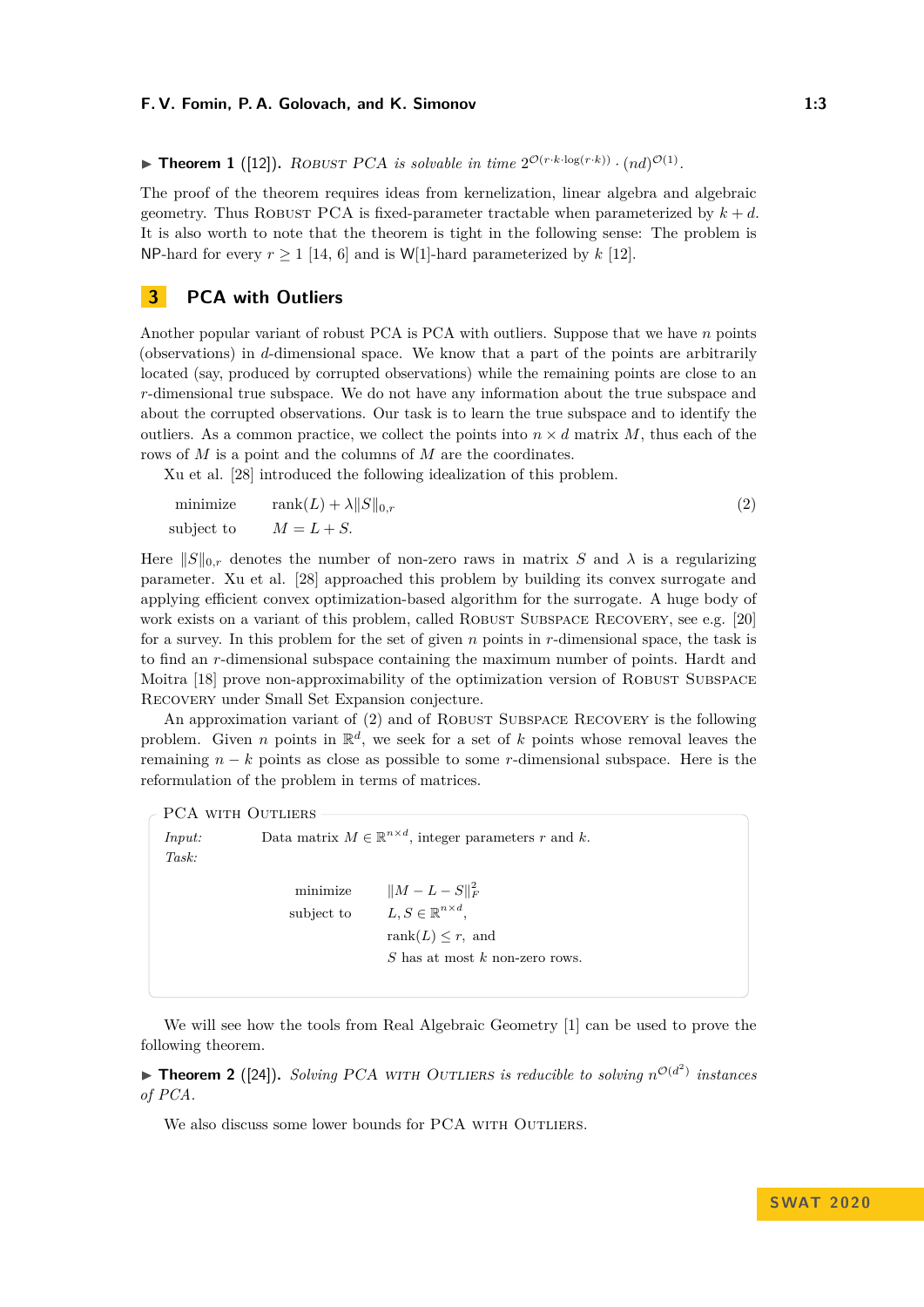#### **References**

- <span id="page-3-19"></span>**1** Saugata Basu, Richard Pollack, and Marie-Françoise Roy. *Algorithms in Real Algebraic Geometry (Algorithms and Computation in Mathematics)*. Springer-Verlag, Berlin, Heidelberg, 2006.
- <span id="page-3-8"></span>**2** Thierry Bouwmans, Necdet Serhat Aybat, and El-hadi Zahzah. *Handbook of robust low-rank and sparse matrix decomposition: Applications in image and video processing*. Chapman and Hall/CRC, 2016.
- <span id="page-3-9"></span>**3** Emmanuel J. Candès, Xiaodong Li, Yi Ma, and John Wright. Robust principal component analysis? *J. ACM*, 58(3):11:1–11:37, 2011. [doi:10.1145/1970392.1970395](http://dx.doi.org/10.1145/1970392.1970395).
- <span id="page-3-10"></span>**4** Venkat Chandrasekaran, Sujay Sanghavi, Pablo A. Parrilo, and Alan S. Willsky. Rank-sparsity incoherence for matrix decomposition. *SIAM Journal on Optimization*, 21(2):572–596, 2011. [doi:10.1137/090761793](http://dx.doi.org/10.1137/090761793).
- <span id="page-3-4"></span>**5** Marek Cygan, Fedor V. Fomin, Lukasz Kowalik, Daniel Lokshtanov, Dániel Marx, Marcin Pilipczuk, Michal Pilipczuk, and Saket Saurabh. *Parameterized Algorithms*. Springer, 2015. [doi:10.1007/978-3-319-21275-3](http://dx.doi.org/10.1007/978-3-319-21275-3).
- <span id="page-3-16"></span>**6** Chen Dan, Kristoffer Arnsfelt Hansen, He Jiang, Liwei Wang, and Yuchen Zhou. On low rank approximation of binary matrices. *CoRR*, abs/1511.01699, 2015. [arXiv:1511.01699](http://arxiv.org/abs/1511.01699).
- <span id="page-3-0"></span>**7** Rodney G. Downey and Michael R. Fellows. Fixed-parameter tractability and completeness. *Proceedings of the 21st Manitoba Conference on Numerical Mathematics and Computing. Congr. Numer.*, 87:161–178, 1992.
- <span id="page-3-1"></span>**8** Rodney G. Downey and Michael R. Fellows. *Parameterized complexity*. Springer-Verlag, New York, 1999.
- <span id="page-3-2"></span>**9** Rodney G. Downey and Michael R. Fellows. *Fundamentals of Parameterized Complexity*. Texts in Computer Science. Springer, 2013.
- <span id="page-3-7"></span>**10** Carl Eckart and Gale Young. The approximation of one matrix by another of lower rank. *Psychometrika*, 1(3):211–218, 1936.
- <span id="page-3-3"></span>**11** Jörg Flum and Martin Grohe. *Parameterized Complexity Theory*. Texts in Theoretical Computer Science. An EATCS Series. Springer-Verlag, Berlin, 2006.
- <span id="page-3-14"></span>**12** Fedor V. Fomin, Daniel Lokshtanov, Syed Mohammad Meesum, Saket Saurabh, and Meirav Zehavi. Matrix rigidity from the viewpoint of parameterized complexity. *SIAM J. Discrete Math.*, 32(2):966–985, 2018. [doi:10.1137/17M112258X](http://dx.doi.org/10.1137/17M112258X).
- <span id="page-3-5"></span>**13** Fedor V. Fomin, Daniel Lokshtanov, Saket Saurabh, and Meirav Zehavi. *Kernelization. Theory of Parameterized Preprocessing*. Cambridge University Press, 2019.
- <span id="page-3-15"></span>14 Nicolas Gillis and Stephen A. Vavasis. On the complexity of robust PCA and  $\ell_1$ -norm low-rank matrix approximation. *CoRR*, abs/1509.09236, 2015. URL: [http://arxiv.org/abs/1509.](http://arxiv.org/abs/1509.09236) [09236](http://arxiv.org/abs/1509.09236), [arXiv:1509.09236](http://arxiv.org/abs/1509.09236).
- <span id="page-3-11"></span>**15** Nicolas Gillis and Stephen A. Vavasis. On the complexity of robust PCA and *`*1-norm low-rank matrix approximation. *Math. Oper. Res.*, 43(4):1072–1084, 2018. [doi:10.1287/moor.2017.](http://dx.doi.org/10.1287/moor.2017.0895) [0895](http://dx.doi.org/10.1287/moor.2017.0895).
- <span id="page-3-12"></span>**16** Dmitry Grigoriev. Using the notions of separability and independence for proving the lower bounds on the circuit complexity (in russian). *Notes of the Leningrad branch of the Steklov Mathematical Institute, Nauka*, 1976.
- <span id="page-3-13"></span>**17** Dmitry Grigoriev. Using the notions of separability and independence for proving the lower bounds on the circuit complexity. *Journal of Soviet Math.*, 14(5):1450–1456, 1980.
- <span id="page-3-18"></span>**18** Moritz Hardt and Ankur Moitra. Algorithms and hardness for robust subspace recovery. In *Proceedings of the 26th Annual Conference on Learning Theory (COLT)*, volume 30 of *JMLR Proceedings*, pages 354–375. JMLR.org, 2013.
- <span id="page-3-6"></span>**19** Harold Hotelling. Analysis of a complex of statistical variables into principal components. *Journal of educational psychology*, 24(6):417, 1933.
- <span id="page-3-17"></span>**20** Gilad Lerman and Tyler Maunu. An overview of robust subspace recovery. *Proceedings of the IEEE*, 106(8):1380–1410, 2018.